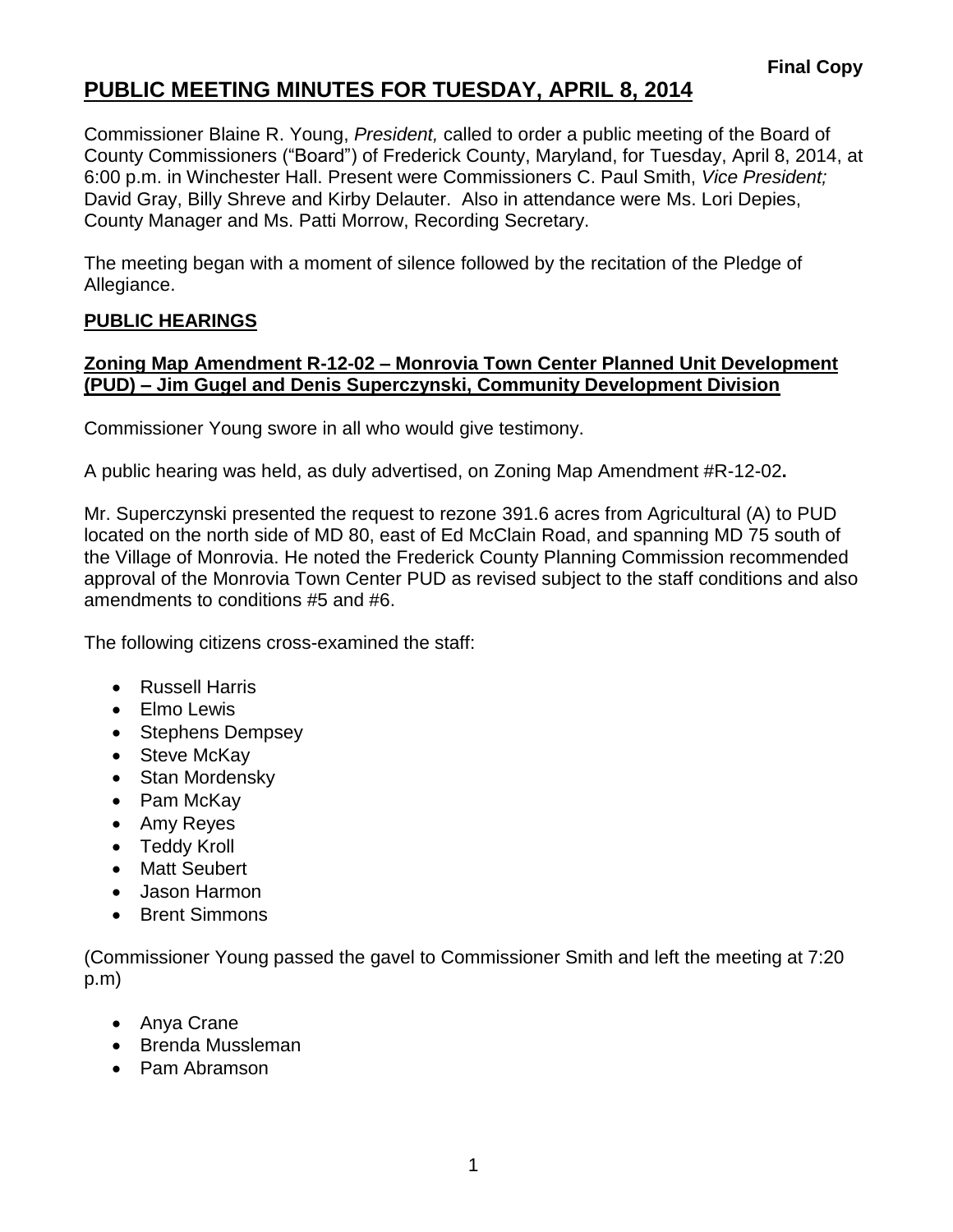# **PUBLIC MEETING MINUTES FOR TUESDAY, APRIL 8, 2014**

(The Board took a break at 7:30 p.m. and returned at 7:45 p.m.)

- Jan Gardner
- Bobby Donovan

(Commissioner Young returned to the meeting at 7:57 p.m.)

- Michelle M. Rosenfeld, Esquire, The Law Offices of Michelle M. Rosenfeld, LLC
- Tom Kelly
- Maria Pohida
- Russ Snyder
- Dave Honchalk
- Lisa Jarosinski
- Craig Hicks
- Chuck Honse
- Janet Klinger
- Allison Coffey

A presentation on Zoning Map Amendment #R-12-02 was held. Representing the applicant were: Mr. Rand Weinberg, Esquire, The Law Offices of Rand Weinberg, LLC. Of Counsel to Miles and Stockbridge, P.C.; Mr. Noel Manalo, Esquire, Miles and Stockbridge, P.C.; Mr. Dave Ager, Townscape Design, LLC; and Mr. Joseph Caloggero, The Traffic Group.

(The Board took a break from 9:00 p.m. and returned at 9:25 p.m.)

The following citizens cross-examined the staff:

- Stephens Dempsey
- Fred Ugast
- Matt Seubert
- Russell Harris
- Craig Hicks
- Anya Crane
- Michelle Monaghan
- Teddy Kroll
- Pam McKay
- Stan Mordensky
- Jason Harmon
- Eli Attarpour Zarbalian
- Kathy Snyder
- Kiarash Zarbalian
- Elmo Lewis
- Kim Dorri
- Tom Kelly